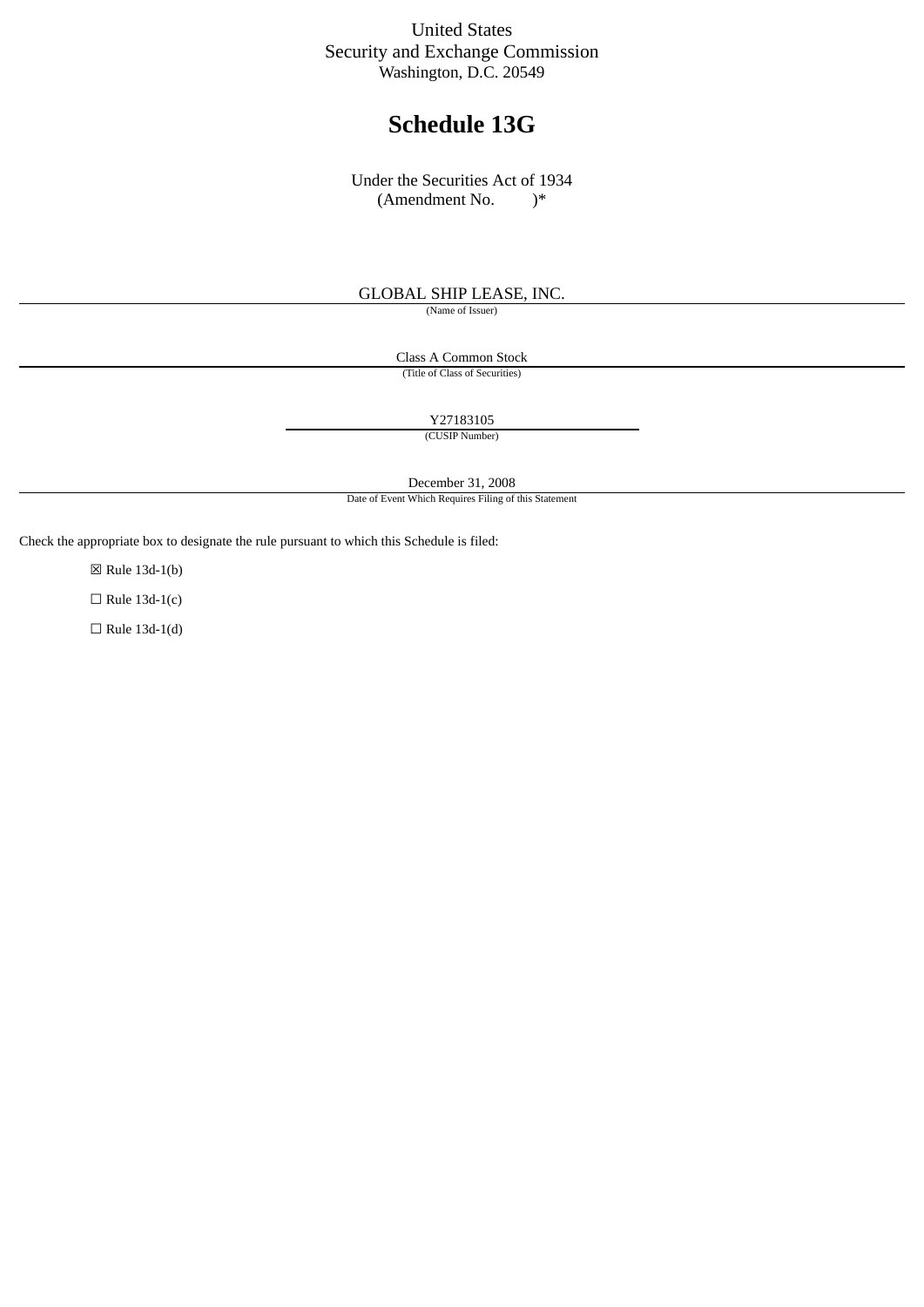#### 1 **NAME OF REPORTING PERSON S.S. OR IRS IDENTIFICATION NO. OF ABOVE PERSON**

 DePrince, Race & Zollo, Inc. 59-3299598

#### 2 **CHECK THE APPROPRIATE BOX IF A MEMBER OF A GROUP**\*

(a)  $\boxtimes$ 

 $(b)$   $\Box$ 

3 **SEC USE ONLY**

#### 4 **CITIZENSHIP OR PLACE OF ORGANIZATION**

#### Incorporated in the State of Florida 5 **SOLE VOTING POWER**

|                                      | 8,293,516                     |  |
|--------------------------------------|-------------------------------|--|
| NUMBER OF                            | 6 SHARED VOTING POWER         |  |
| <b>SHARES</b><br><b>BENEFICIALLY</b> |                               |  |
| <b>OWNED BY</b>                      | none                          |  |
| EACH                                 | <b>SOLE DISPOSITIVE POWER</b> |  |
| <b>REPORTING</b>                     |                               |  |
| <b>PERSON</b><br>WITH                | 8,293,516                     |  |
|                                      | 8 SHARED DISPOSITIVE POWER    |  |

none

#### 9 **AGGREGATE AMOUNT BENEFICIALLY OWNED BY EACH REPORTING PERSON**

8,293,516

#### 10 **CHECK BOX IF THE AGGREGATE AMOUNT IN ROW (9) EXCLUDES CERTAIN SHARES**\*

No

11 **PERCENT OF CLASS REPRESENTED BY AMOUNT IN ROW 9**

15.80%

### 12 **TYPE OF REPORTING PERSON**\*

IA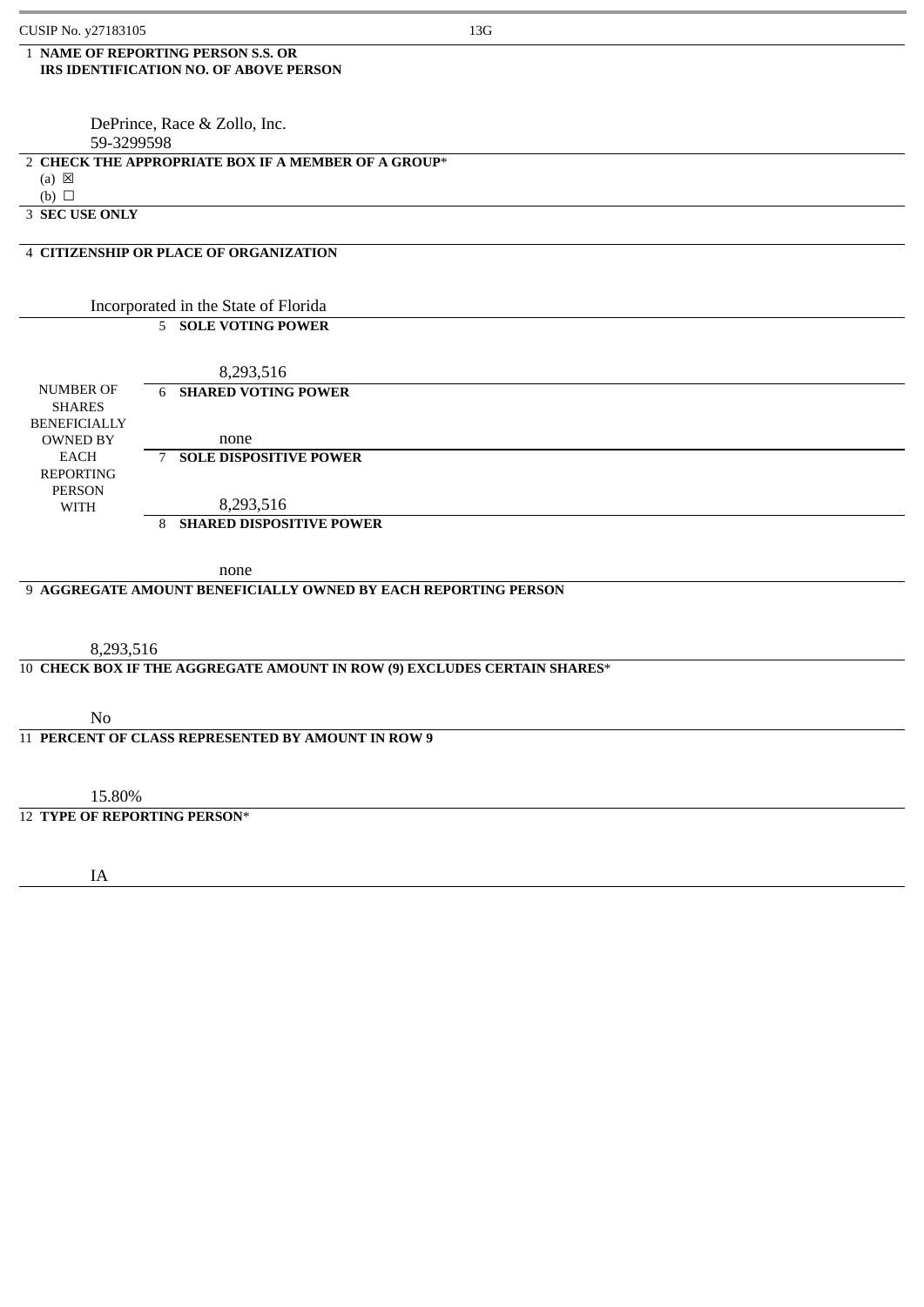## **SCHEDULE 13 G**

| Item 1. | (a) | Global Ship Lease, Inc.                                    |
|---------|-----|------------------------------------------------------------|
|         | (b) | c/o 10 Greycoat Place<br>London SWIP 1SB<br>United Kingdom |
| Item 2. | (a) | DePrince, Race & Zollo, Inc.                               |
|         | (b) | 250 Park Ave South, Suite 250<br>Winter Park, FL 32789     |
|         | (c) | <b>USA</b>                                                 |
|         | (d) | Class A Common                                             |
|         | (e) | Y27183105                                                  |
| Item 3. | (e) | X                                                          |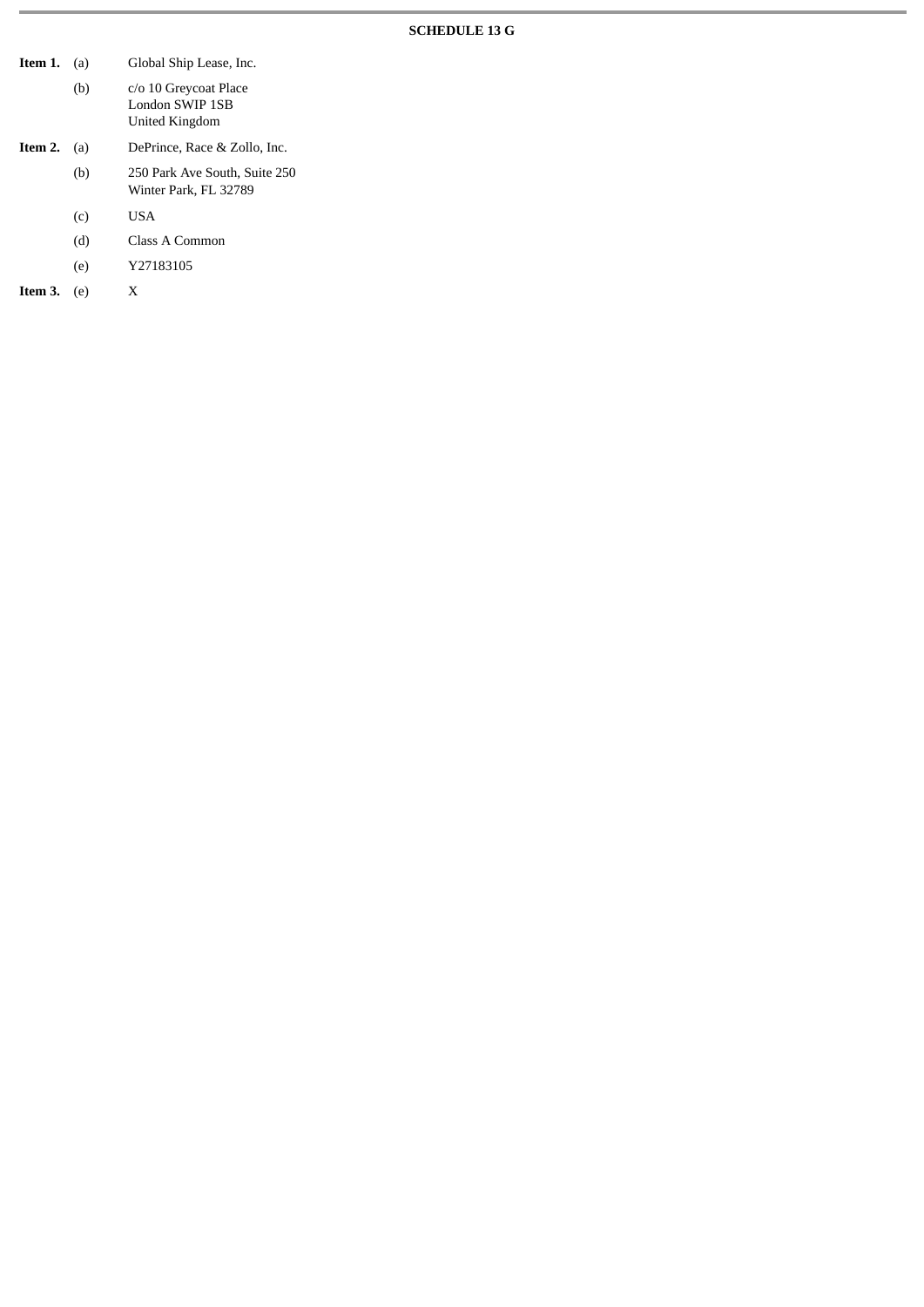#### **Item 4. Ownership**

(a) Amount beneficially owned: 8,293,516 shares

As of the date of this filing, DePrince, Race & Zollo, Inc. may be deemed to be the beneficial owner of 8,293,516 shares of Global Ship Lease, Inc. Class A common stock (consisting of 2,153,181 shares of Class A common stock and warrants to purchase 6,140,335 shares of Class A common stock).

(b) 15.80%

The percentage was determined by dividing the number of shares of Class A common stock beneficially owned by DePrince, Race & Zollo, Inc. (including warrants), by 46,338,961 total shares of Global Ship Lease, Inc. Class A common stock issued and outstanding as of December 31, 2008, combined with the number of warrants (6,140,335) held by DePrince, Race & Zollo, Inc. as of such date.

(c) (i) 8,293,516 shares

(iii) 8,293,516 shares

**Item 5. Ownership of Five Percent or Less of a Class**

N/A

**Item 6. Ownership of More than Five Percent on Behalf of Another Person.**

N/A

**Item 7. Identification and Classification of the Subsidiary Which Acquired the Security Being Reported on By the Parent Holding Company**

N/A

**Item 8. Identification and Classification of Members of the Group**

N/A

**Item 9. Notice of Dissolution of Group**

N/A

**Item 10. Certification**

By signing below I certify that, to the best of my knowledge and belief, the securities referred to above were acquired in the ordinary course of business and were not acquired for the purpose of and do not have the effect of changing or influencing the control of the issuer of such securities and were not acquired in connection with or as a participant in any transaction having such purposes or effect.